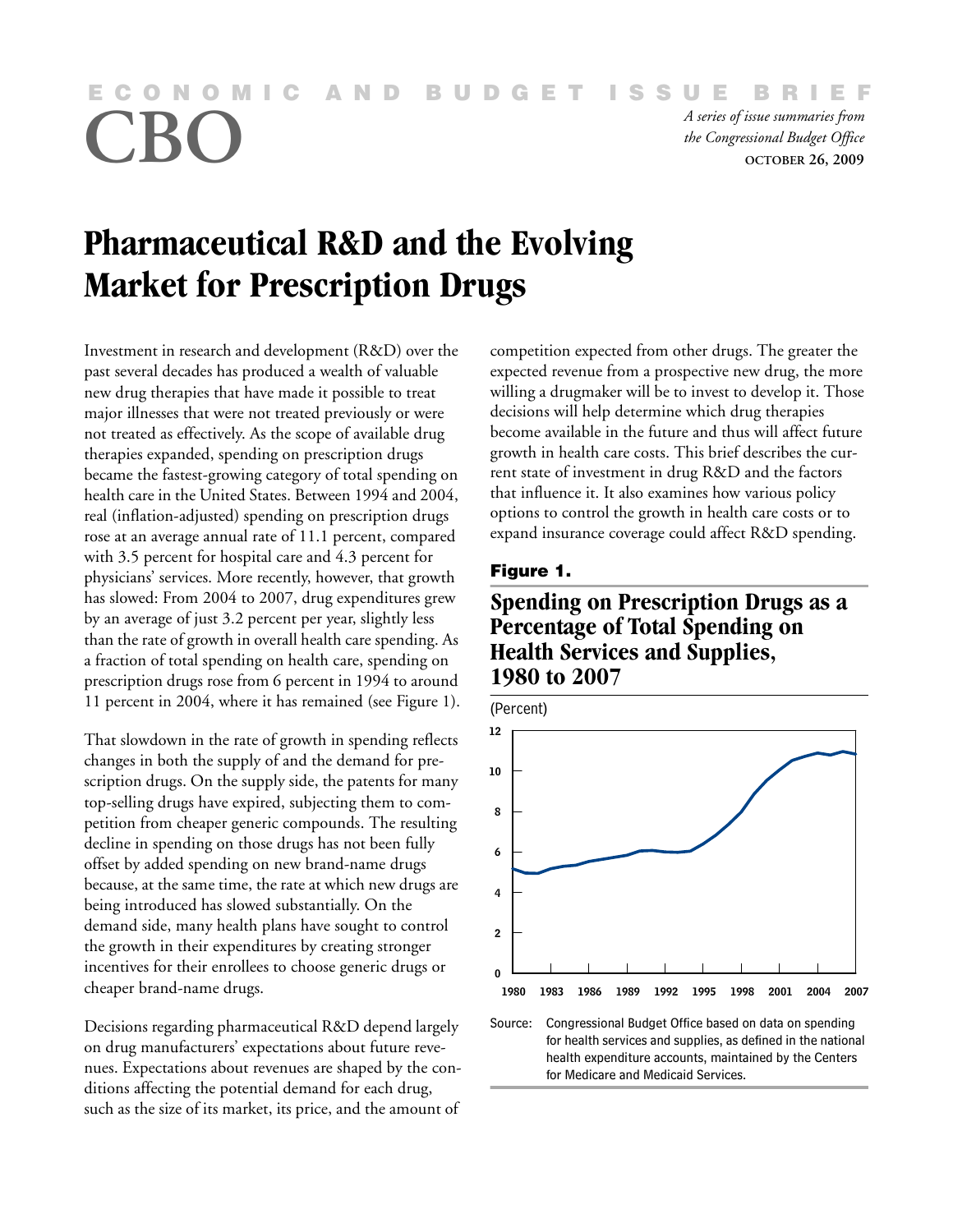#### **Figure 2.**

# **Average Annual Approvals of New Drugs by the Food and Drug Administration, 1970 to 2008**

(Number)



Source: Congressional Budget Office based on data from the Food and Drug Administration.

Notes: The data, which are for new molecular entities (NMEs) only, exclude extensions and new approved uses of existing drugs. New molecular entities are drugs based on a molecule not used before in any pharmaceutical product. Priority drugs are those that, according to the Food and Drug Administration, provide a "significant therapeutic or public health advance."

Beginning in 2004, approvals include those for biologics (large-molecule drugs such as monoclonal antibodies, growth factors, and recombinant proteins). The Food and Drug Administration approved five such drugs in 2004 (four given priority status); two in 2005 (both priority drugs); four in 2006 (all priority drugs); two in 2007 (one priority drug); and three in 2008 (two priority drugs). See [www.fda.gov/cder/rdmt/default.htm](http://www.fda.gov/Drugs/InformationOnDrugs/default.htm).

# **The Rate of New-Drug Development**

The rising-then-slowing pattern of growth in prescription drug spending (shown in [Figure 1\)](#page-0-0) is related to the evolving pace of new-drug introductions and patent expirations over the past two decades. Many of the new drugs introduced in the 1990s enabled physicians to treat previously untreated or undertreated conditions, and growth in spending on prescription drugs naturally accelerated. Drug introductions spiked in the mid- to late 1990s but have declined since 2000—in most years, back to levels not seen since the 1980s. The introduction of priority drugs—drugs that, according to the Food and Drug Administration (FDA), provide a "significant therapeutic or public health advance"—has also slowed, from an average of more than 13 a year in the 1990s to about 10 a year in the 2000s (see Figure 2).

With the decline in priority-drug approvals, a key source of rising drug expenditures—a rise in the number of topselling drugs—has subsided. Between 1996 and 2006,

the number of drugs with annual sales of \$1 billion or more (in 2000 dollars) increased from 6 to more than 50, and the share of industry revenues produced by those "blockbuster" drugs rose from around 12 percent to nearly 50 percent. Since then, patent expirations and the arrival of competition from generic drugs have apparently reduced the revenue from brand-name drugs more quickly than it is being replaced by revenue from the introduction of new drugs. The number of drugs reaching \$1 billion in annual sales, for example, has started to decline.1 For the pharmaceutical industry as a whole, slower revenue growth could continue until sales of new drugs once again outpace revenue losses from expiring patents.

<sup>1.</sup> Data on the number and revenue share of drugs with billiondollar sales are from Murray Aitken, Ernst R. Berndt, and David M. Cutler, "Prescription Drug Spending Trends in the United States: Looking Beyond the Turning Point," *Health Affairs*, Web Exclusive (December 16, 2008), pp. W151–W160.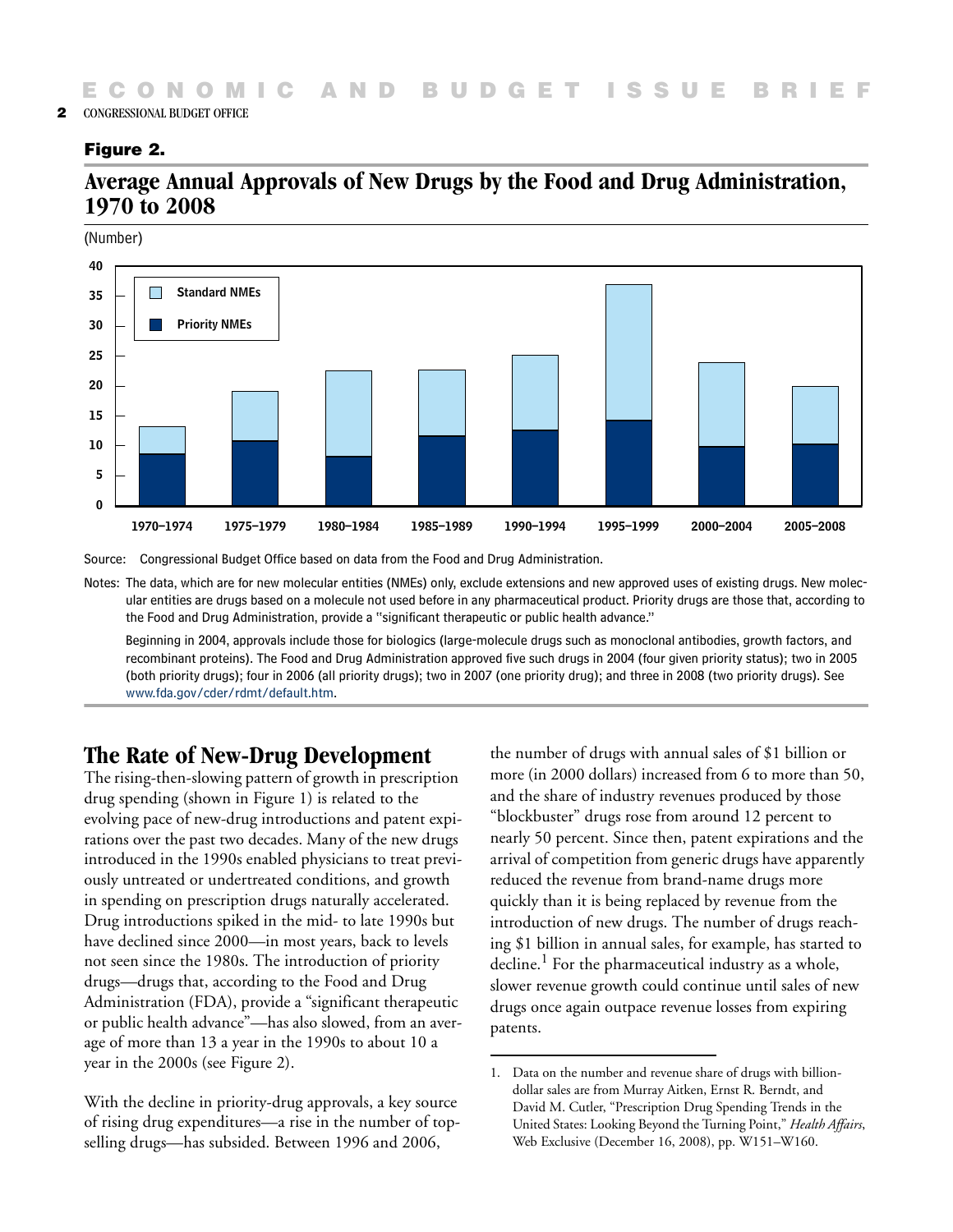PHARMACEUTICAL R&D AND THE EVOLVING MARKET FOR PRESCRIPTION DRUGS **3**

| Year | <b>Prescriptions Filled<sup>a</sup></b><br>(Billions) | Market Share of<br><b>Generic Drugs</b><br>(Percent) | Real Expenditures <sup>b</sup>                        |                                |                                                         |
|------|-------------------------------------------------------|------------------------------------------------------|-------------------------------------------------------|--------------------------------|---------------------------------------------------------|
|      |                                                       |                                                      | Average per<br>Prescription <sup>c</sup><br>(Dollars) | Total<br>(Billions of dollars) | Average Annual<br><b>Increase in Total</b><br>(Percent) |
| 2000 | 2.9                                                   | 42                                                   | 56                                                    | 178                            | n.a.                                                    |
| 2002 | 3.1                                                   | 42                                                   | 65                                                    | 215                            | 10.4                                                    |
| 2004 | 3.3                                                   | 48                                                   | 70                                                    | 246                            | 7.2                                                     |
| 2006 | 3.4                                                   | 53                                                   | 70                                                    | 263                            | 3.5                                                     |
| 2008 | 3.5                                                   | 58 <sup>d</sup>                                      | 72                                                    | $265$ <sup>d</sup>             | 0.8                                                     |

#### **Table 1.**

# **Changes in Components of Demand for Prescription Drugs, Selected Years, 2000 to 2008**

Source: Congressional Budget Office based on data from U.S. Census Bureau, [www.census.gov/prod/2008pubs/09statab/health.pdf](http://www.census.gov/prod/2008pubs/09statab/health.pdf)[; and](http://www.nacds.org/index.cfm)  National Association of Chain Drug Stores (2008 data are from www.nacds.org/pdfs/Pharmacy/2008CommunityPharmacyResults. pdf).

a. Includes chain drug stores, independents, mass merchants, supermarkets, and mail-order pharmacies; excludes in-patient prescriptions.

- b. Adjusted for inflation using the gross domestic product implicit price deflator.
- c. Excludes mail order.
- d. Value for 2007.

Slower revenue growth for drugmakers does not mean that consumers are using fewer prescription drugs. In fact, the number of prescriptions continues to increase, albeit more slowly since 2004 (see Table 1). But generic drugs, which cost less than their brand-name counterparts, now comprise a greater share of prescriptions, having increased from 42 percent in 2000 to 58 percent in 2007.

## **Investment in R&D**

According to Pharmaceutical Research and Manufacturers of America (PhRMA), the industry's trade association, member firms spent \$50 billion on pharmaceutical R&D in 2008, a 2.6 percent real increase over the amount the previous year (see [Figure 3\)](#page-3-0).<sup>2</sup> That increase is unusually

small; over the past 30 years, PhRMA has seldom reported less than a 5 percent real annual increase in R&D spending, and the average has been almost 9 percent. Because global drug R&D spending is not estimated consistently over time, it is difficult to know exactly how it has changed. However, PhRMA's estimates account for a majority of that spending.

Pharmaceutical R&D in the private sector is complemented by health-related research funded by the public sector—most of it through the National Institutes of Health (NIH). Much of that funding is for basic research on the mechanisms of disease, which ultimately supports the discovery of new drug therapies. Public funding has tended to grow more slowly than private drug R&D except from 1998 to 2004, when NIH's research funding doubled in real terms (see Figure 3). It subsequently declined by 6 percent over the next four years. However, including the one-time increase of \$10.4 billion in stimulus funding provided by the American Recovery and Reinvestment Act of 2009 (ARRA, Public Law 111-5), which remains available through September 2010, real growth in NIH's research funding will nearly equal that in private R&D over the 1998–2010 period.

<sup>2.</sup> See Pharmaceutical Research and Manufacturers of America, *Pharmaceutical Industry Profile 2009* (Washington, D.C.: PhRMA, April 2009), Table 1, p. 50; Table 2, p. 51; Figure 9, p. 32. About three-quarters of total R&D spending consists of all spending by U.S.-owned companies and U.S. spending by foreign-owned companies; the remaining one-fourth reflects overseas R&D spending by U.S. subsidiaries of foreign-owned firms. The total excludes non-U.S. R&D spending by non-U.S. companies. (In addition, other pharmaceutical firms based in the United States but not belonging to PhRMA spent \$15 billion.)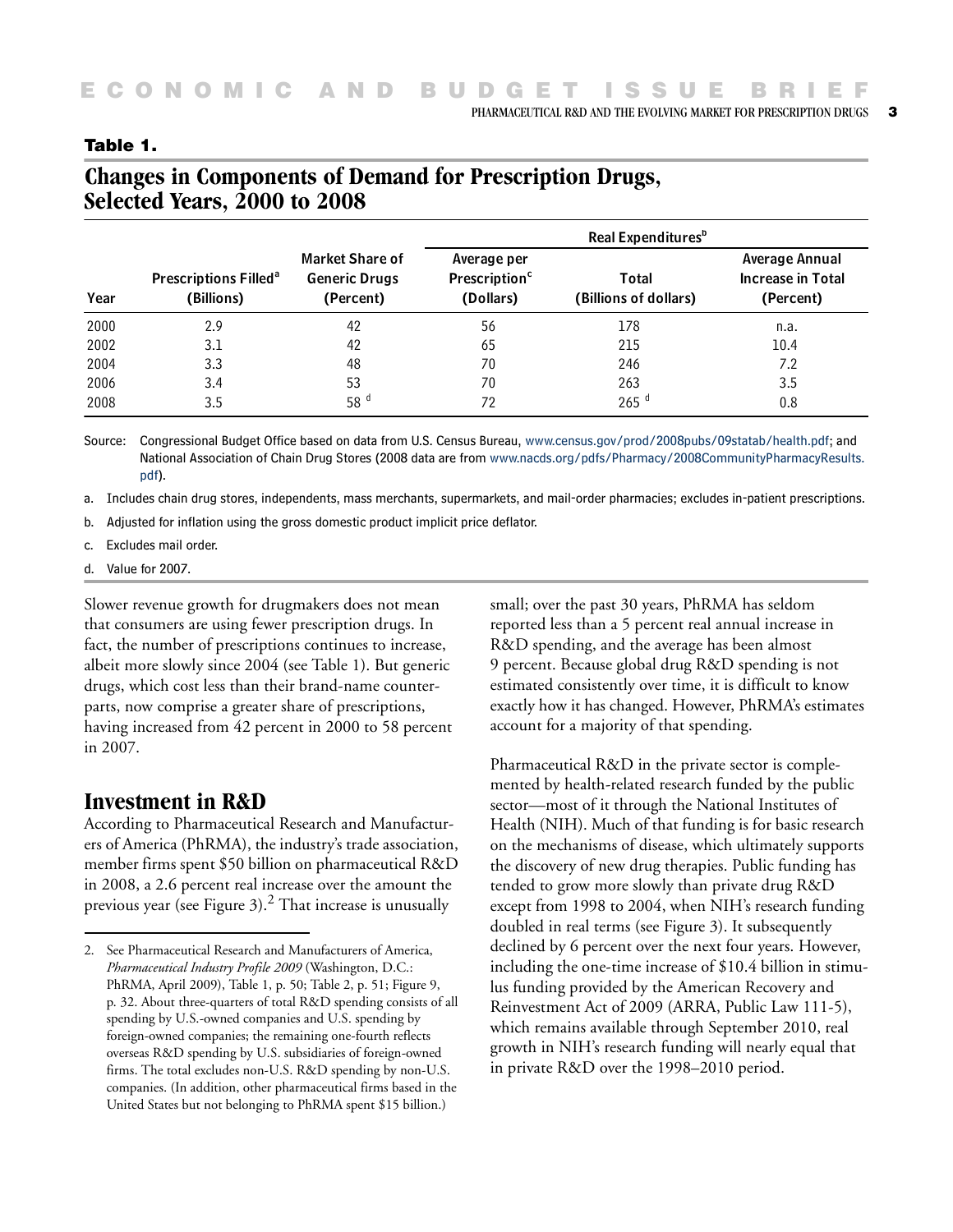#### <span id="page-3-0"></span>**4** CONGRESSIONAL BUDGET OFFICE

#### **Figure 3.**

# **Annual Spending on R&D by Drug Companies and on Research by the National Institutes of Health, 1980 to 2008**

(Billions of 2008 dollars)



- Source: Congressional Budget Office based on data from Pharmaceutical Research and Manufacturers of America, Pharmaceutical Industry Profile 2009 (Washington, D.C.: PhRMA, April 2009); and National Science Foundation, Federal Funds for Research and Development [\(various](http://www.nsf.gov/statistics/fedfunds/)  years), www.nsf.gov/statistics/fedfunds. Data from PhRMA members are self-reported.
- Notes: Spending amounts are adjusted for inflation using the gross domestic product implicit price deflator.

PhRMA = Pharmaceutical Research and Manufacturers of America; NIH = National Institutes of Health.

a. About three-quarters of total spending on research and development (R&D) consists of spending by U.S.-owned companies and U.S. spending by foreign-owned companies; the remaining one-fourth reflects overseas spending on R&D by U.S. subsidiaries of foreign-owned firms. The total excludes non-U.S. R&D spending by non-U.S. companies.

Analysts have found that increased public spending on basic (health-related) research stimulates additional private drug  $R&D.^3$  Conversely, slower growth in public R&D spending could mean fewer new opportunities for

drug development. Basic research can also help reduce the costs of R&D. For example, advances in biomedical science could provide ways to identify potential failure earlier in the development process, reducing the amount spent on failed drugs. In pharmaceutical research, the time and resources spent on drugs that ultimately fail in clinical trials account for a substantial fraction of total R&D spending.

Companies' R&D expenditures depend on the number of projects, their duration, the probability of failure, and financing costs. Scientific advances can reduce R&D costs for particular kinds of drugs but can also open up new areas of drug development that may be costly to pursue. R&D financing costs can be affected by revenue growth. Established drug companies—those with a variety of drug products on the market—can finance R&D using revenues from sales of existing drugs. If faced with slower revenue growth, however, some firms might turn to outside investors, who—because they know less about the firm's research progress and odds of success—would generally demand a higher return to compensate for that uncertainty, slightly raising R&D costs.

Real R&D spending per successful new drug has been rising for many years, largely because of growth in the size and length of clinical trials and an increased rate of failure. Those changes generally reflect drug companies' strategic choices about which kinds of drugs to pursue choices that depend on anticipated demand and scientific opportunities. In particular, drug companies are devoting more resources to developing drugs for chronic illnesses.<sup>4</sup> In many cases, those drugs require prolonged use, so longer clinical trials are necessary.

Development times vary by type of drug but have been averaging about 12 years from discovery through clinical trials to approval by the FDA. Although private drug companies have been pursuing increasingly costly R&D projects, they would not do so if they did not expect to recoup their investment through sales of the resulting drug products.

<sup>3.</sup> Michael R. Ward and David Dranove, "The Vertical Chain of Research and Development in the Pharmaceutical Industry," *Economic Inquiry,* vol. 33, no. 1 (January 1995), pp. 70–87.

<sup>4.</sup> Joseph A. DiMasi, Ronald W. Hansen, and Henry G. Grabowski, "The Price of Innovation: New Estimates of Drug Development Costs," *Journal of Health Economics,* vol. 22, no. 2 (March 2003), p. 181.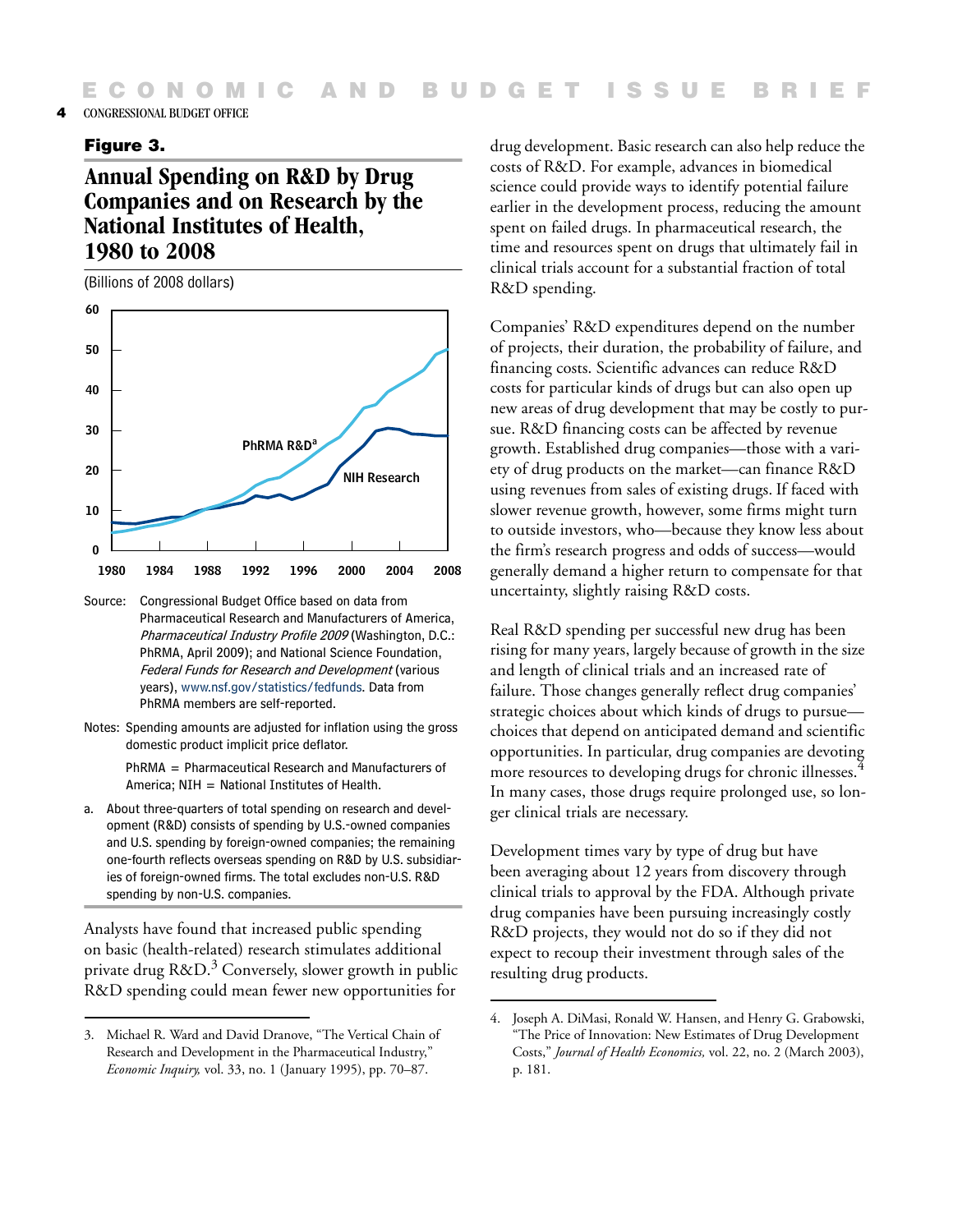# **The Role of Health Insurance in the Demand for Prescription Drugs and Drug R&D**

The scope of health insurance coverage of prescription drugs has been expanding for many years. From 1997 to 2007, the share of consumers' total drug expenses paid for by third parties (private health insurance plans and public programs) rose from 67 percent to 79 percent.<sup>5</sup> At least partly as a consequence, the number of prescriptions filled has risen substantially, increasing by 72 percent over the same period.<sup>6</sup>

Insurance plays a significant role in determining the demand for prescription drugs and, ultimately, drug R&D. By shielding individuals from the full costs of the drugs they use, insurance encourages higher spending on drugs. For example, spending can increase when insured individuals fill prescriptions that they would have forgone if they lacked insurance or when those individuals choose a more expensive drug than they would have if they faced the full cost.

Insurance plans have sought to control the growth in their drug expenditures by adjusting the cost-sharing provisions in their policies to encourage beneficiaries to make cost-effective choices. A typical policy now provides generic drugs to beneficiaries in exchange for a relatively small copayment but requires somewhat higher copayments for "preferred" brand-name drugs and still higher copayments for "nonpreferred" brand-name drugs. Some brand-name drugs may be placed in the preferred tier because of their unique therapeutic benefits; others are put in that tier because the manufacturer has offered the insurance plan a price concession. Copayments for brand-name drugs in the preferred and nonpreferred tiers have been rising more quickly than have those for generic drugs (see [Figure 4\)](#page-5-0), strengthening incentives to choose generics.

The creation of the Medicare Part D drug benefit in 2006 is a prominent example of how an expansion in coverage affects the demand for prescription drugs and alters

incentives to undertake drug R&D. With Part D in place, the fraction of U.S. seniors who have drug coverage increased from about three-quarters before the program began to around 90 percent in early 2009, a gain of around 8 million covered individuals.<sup>7</sup> That coverage expansion almost certainly contributed to the growth in the number of prescriptions in recent years, although health plans participating in Part D often give their enrollees incentives to make cost-effective drug choices.

PHARMACEUTICAL R&D AND THE EVOLVING MARKET FOR PRESCRIPTION DRUGS **5**

Some tentative evidence suggests that, as a result of demographic shifts and increased demand from Medicare beneficiaries, drugmakers are devoting more R&D resources to developing drugs for conditions related to aging.<sup>8</sup> That finding is consistent with the more general results from a number of studies showing that spending on drug R&D is responsive to changes in demand: On average, R&D spending has been found to go up by an average of about 1 percent for every increase of 1 percent in potential sales. $\overline{9}$  The fraction of the population that is older than 65 is projected to rise from about 13 percent to about 20 percent during the next 20 years.<sup>10</sup> That demographic change, combined with the greater demand for drugs resulting from Part D, will continue to influence private R&D investment for some time.

# **Policy Options and Their Implications for R&D**

The federal government finances a large and growing share of prescription drug sales—roughly 29 percent in 2007 compared with less than 15 percent five years

9. See, for example, F.M. Scherer, "Price Controls and Global Pharmaceutical Progress," *Health Affairs*, vol. 28, no. 1 (2009), pp. W161–W164.

<sup>5.</sup> Congressional Budget Office calculation based on data on spending on prescription drugs, as defined in the national health expenditure accounts, maintained by the Centers for Medicare and Medicaid Services.

<sup>6.</sup> Kaiser Family Foundation, *Prescription Drug Trends* (September 2008), p. 2.

<sup>7.</sup> For pre-Part D coverage, see Congressional Budget Office, *[Issues](http://www.cbo.gov/doc.cfm?index=3960)  in Designing a Prescription Drug Benefit for Medicare* (October 2002), and Dana Gelb Safran and others, "Prescription Drug Coverage and Seniors: Findings from a 2003 National Survey," *Health Affairs*, Web Exclusive (April 19, 2005), pp. W5–W160. For coverage under Part D, see Kaiser Family Foundation, *The Medicare Prescription Drug Benefit* (March 2009).

<sup>8.</sup> See Margaret E. Blume-Kohout and Neerag Sood, *The Impact of Medicare Part D on Pharmaceutical Research and Development*, Working Paper 13857 (Cambridge, Mass.: National Bureau of Economic Research, 2009).

<sup>10.</sup> Wan He and others, *65+ in the United States: 2005*, Current Population Reports, Series P23-209 (U.S. Census Bureau, December 2005), Figure 2-6, p. 12, [www.census.gov/prod/](http://www.census.gov/prod/2006pubs/p23-209.pdf) 2006pubs/p23-209.pdf.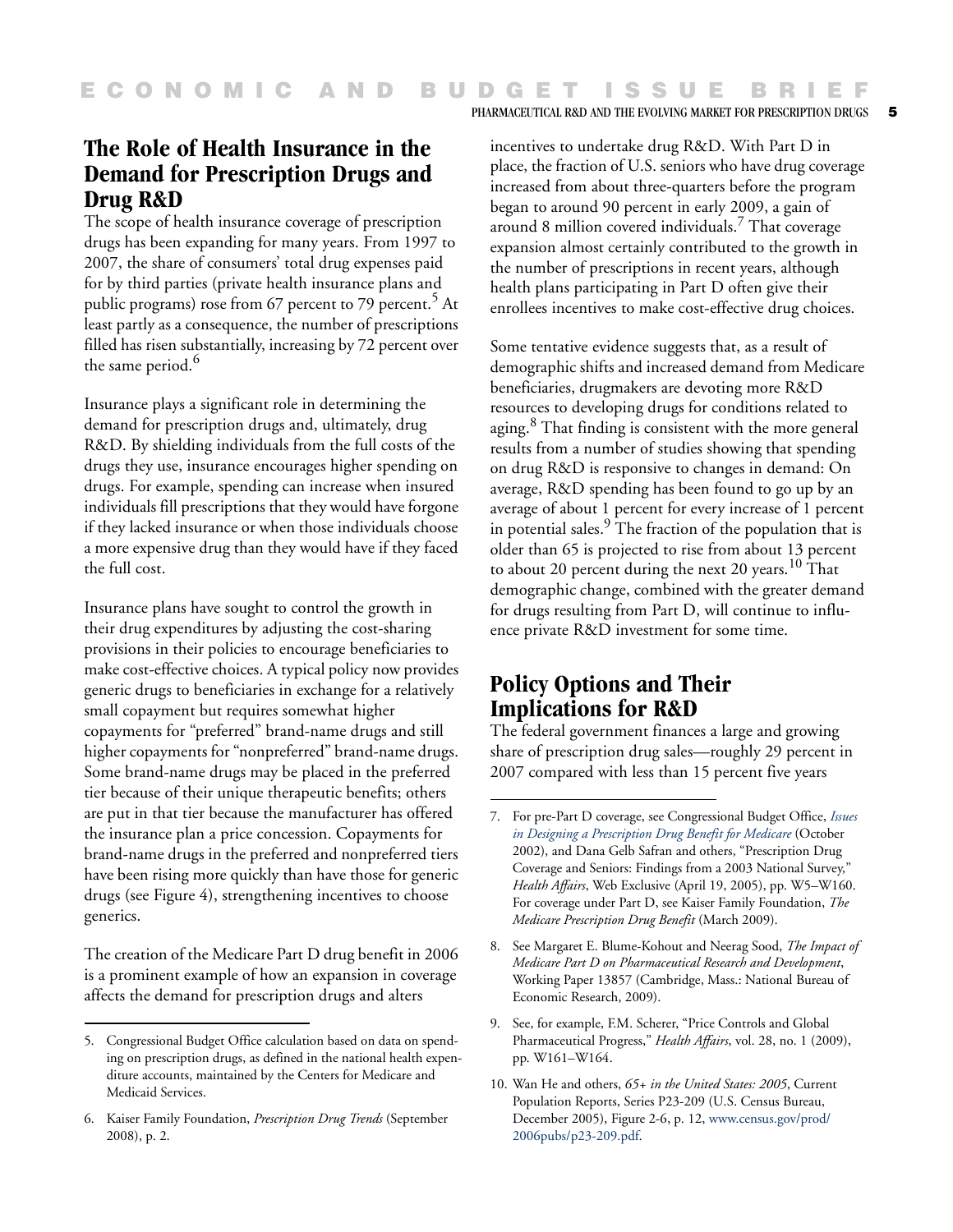#### <span id="page-5-0"></span>**6** CONGRESSIONAL BUDGET OFFICE

## **Figure 4.**

# **Average Copayment for a Prescription Drug, by Tier, Selected Years, 2000 to 2008**

(Dollars)



Source: Congressional Budget Office based on data from Kaiser Family Foundation and Health Research and Educational Trust, Employer Health Benefits: 2009 Annual Survey (Washington, D.C.: Kaiser/HRET, 2009), Exhibit 9.4.

Note: Tier 1 (generic) drugs are copies of brand-name drugs whose patents have expired and that therefore may be produced and distributed by multiple drug companies. Tier 2 (preferred) drugs are brand-name drugs that typically are still protected by patents and therefore have no generic substitute. Tier 3 (nonpreferred) drugs are brand-name drugs that typically have a generic substitute.

earlier—and it faces severe long-term budgetary pressures, with rising health care costs playing a key role. A number of policy options for reducing those costs or for expanding insurance coverage would affect the market for prescription drugs. This section presents a sampling of such options—some of them detailed in the Congressional Budget Office's December 2008 report *[Budget](http://www.cbo.gov/doc.cfm?index=9925)  Options, Volume 1: Health Care*. All of them have potential implications for the revenues that drug companies would expect to earn from new products and, therefore, for the incentives to invest in drug R&D. In general, policies that would lower expectations about revenues would discourage R&D investment, and those that would raise expectations would stimulate R&D. For some policies, the effects on expected revenues would vary by product or therapeutic area; total R&D investment might not be affected, but patterns of R&D resource allocations could be.

## **Expand Prescription Drug Coverage**

The Congress is considering proposals that would increase the fraction of the population covered by health insurance. Depending on the breadth of the expansion and the provisions for drug coverage, such proposals

would probably increase the quantity of prescription drugs purchased in the United States. A simple expansion in health insurance coverage—for example, broader eligibility criteria for Medicaid—would increase drugmakers' current and expected future revenues, making investing in R&D more attractive for drug companies. However, the impact of a major health care reform proposal on incentives to undertake R&D would depend not just on the number of newly covered individuals but also on other factors such as changes in payment policy.

# **Expand the Medicaid Rebate Paid by Manufacturers of Brand-Name Drugs**

In the fee-for-service part of Medicaid, drugmakers pay a rebate to Medicaid for each drug that the program purchases on behalf of its beneficiaries. For brand-name drugs, that rebate has two components. The first part, known as the basic rebate, equals 15.1 percent of a drug's average manufacturer price (AMP—the price that the drugmaker receives from sales to retail and mail-order pharmacies) or, if it is greater, the difference between the AMP and the lowest transaction price (the "best price" that the drugmaker receives from sales to certain private buyers). The second part, the additional rebate, equals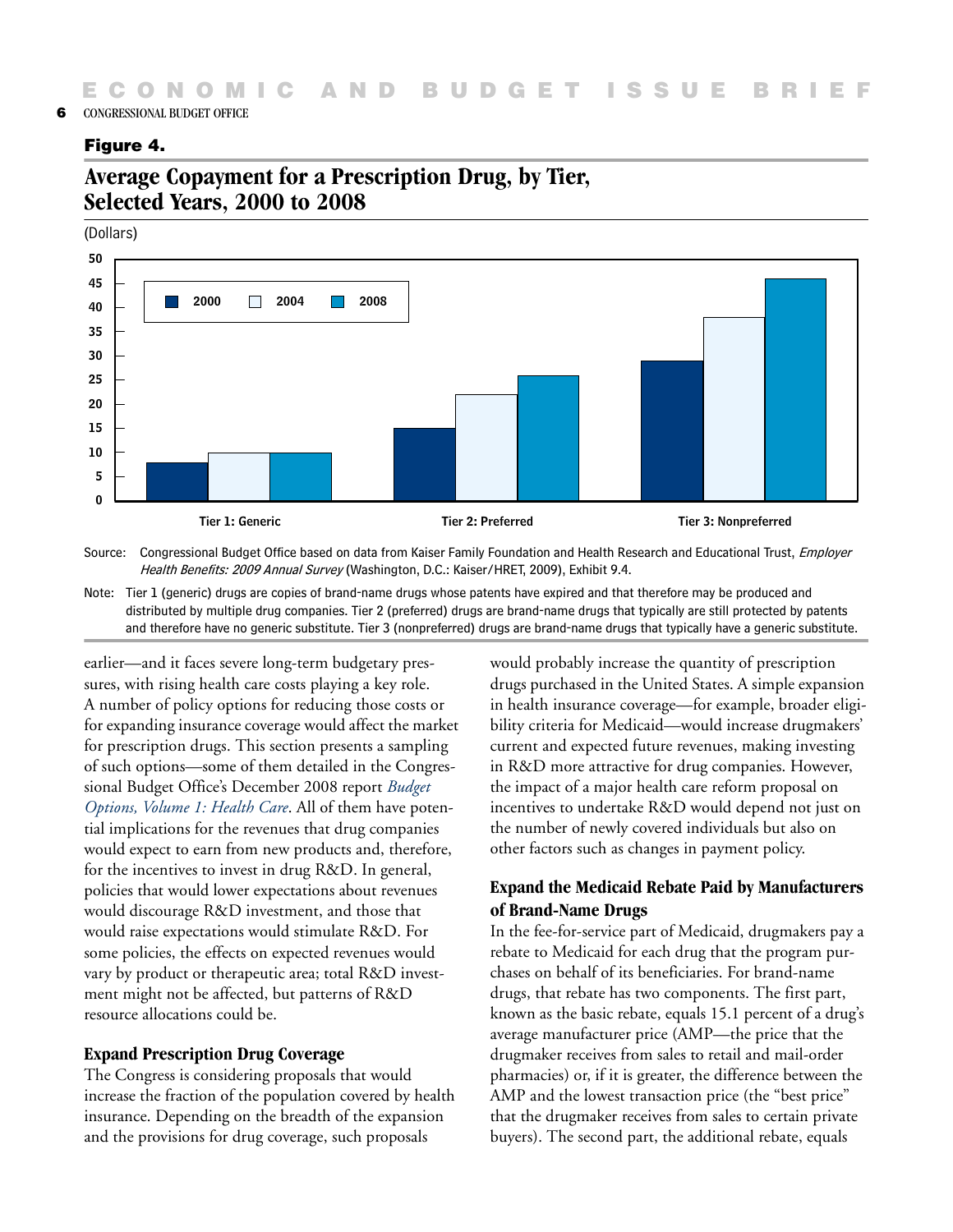the difference between a drug's current AMP and the AMP at the time it was originally marketed, adjusted for inflation using the consumer price index for urban consumers (CPI-U). (Drugmakers owe no additional rebate if growth in a drug's AMP does not exceed growth in the CPI-U.)

The President's 2010 budget proposes changes to both components of the rebate for brand-name drugs. For the basic rebate, the President's budget would raise the flat rebate percentage from 15.1 percent to 22.1 percent, yielding savings for the federal government and state governments. $^{11}$  A potential drawback is that drugmakers, faced with reduced revenues from Medicaid, might invest somewhat less to develop drugs whose sales would be concentrated in the Medicaid program.

The President's 2010 budget also includes a proposal to alter the additional rebate by treating many future modifications of existing drugs more like the original product in calculating rebate obligations. Under current law, a drugmaker can avoid the additional rebate by slightly modifying an existing product; doing so establishes a new AMP that can exceed the inflation-adjusted AMP of the old product without triggering an additional rebate. The proposed change would lead to savings for the federal and state governments because rebates would increase. That policy would make it somewhat less attractive for drugmakers to improve existing drugs, although if the clinical benefits of those improvements were sufficiently great, manufacturers would still find it worthwhile to develop them because of the higher prices they could command outside the Medicaid market.

## **Require Drugmakers to Pay a Minimum Rebate on Drugs Covered by Medicare Part D**

Some proposals would require manufacturers of brand-name drugs to pay the federal government a rebate equal to 15 percent of the price they receive from sales of drugs for Part D beneficiaries to retail and mail-order pharmacies, plus an additional rebate if a drug's price grows faster than inflation. Such a policy would reduce, by the amount of those rebates, the manufacturers' expected revenues from sales for Medicare beneficiaries. That, in turn, would reduce manufacturers' incentives to invest in R&D on products that would be expected to have significant Medicare sales.

#### **Increase the Availability and Use of Follow-On Biologic Drug Products**

Biologics—drug products derived from living organisms—constitute a small but growing share of health care spending. Some biologics face competition from other brand-name drugs that have similar therapeutic effects. For example, several competing brand-name biologics are used to treat rheumatoid arthritis. To date, however, brand-name biologics face no competition from followon imitators in the way that conventional brand-name drugs do (from generic compounds) when their patents expire. The absence of such competition makes it more difficult for private health plans to negotiate discounts for biologics.

The Congress is considering proposals that would establish an abbreviated regulatory pathway for approving follow-on biologics under the Public Health Service Act. (Such proposals aim to create a streamlined process analogous to the one for generic drugs under the Federal Food, Drug, and Cosmetic Act.) Also, the Medicare Payment Advisory Commission (MedPAC) has recommended changes to Medicare's payment incentives that would encourage the use of follow-on biologics as they become available.

The overall impact of such policy changes on R&D is difficult to predict. An abbreviated regulatory pathway and stronger incentives for doctors or patients to choose follow-on biologics would encourage investment in the development of those imitative products and reduce the expected returns to R&D from original, pioneering biologics. However, there would probably be fewer manufacturers of imitative biologics than there are of conventional generics because biologics are far more complex and more costly to develop than are conventional drugs. So the reduction in the returns to R&D from pioneering biologics—and therefore in the incentives to undertake that R&D—might not be great.

<sup>11.</sup> CBO previously analyzed a similar policy option, specifically, raising the basic rebate percentage from 15.1 percent to 23.1 percent while maintaining the best-price provision. That option would reduce the federal deficit by \$7.2 billion over the 2010–2019 period. See Option 74 in Congressional Budget Office, *[Budget Options, Volume 1: Health Care](http://www.cbo.gov/doc.cfm?index=9925)* (December 2008). For background on rebates, see Congressional Budget Office, "[The](http://www.cbo.gov/ftpdocs/64xx/doc6493/06-21-MedicaidRebate.pdf)  Rebate Medicaid Receives on Brand-Name Prescription Drugs," letter to the Honorable Charles E. Grassley (June 21, 2005).